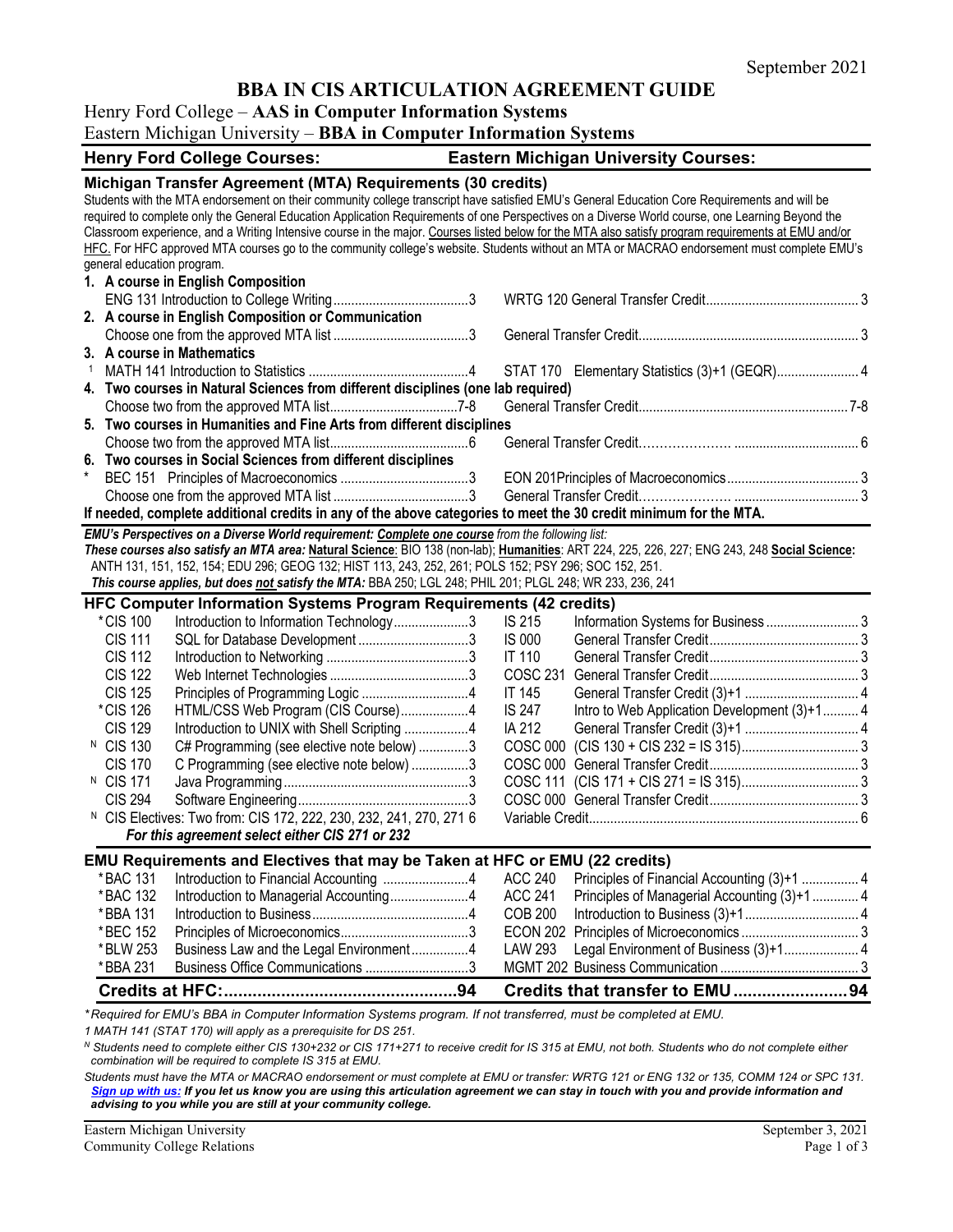## **BBA IN CIS ARTICULATION AGREEMENT GUIDE**

Henry Ford College – **AAS in Computer Information Systems** Eastern Michigan University – **BBA in Computer Information Systems**

# **Completion of the BBA in Computer Information Systems**

#### **Business Core Requirements (18 credits)**

| DS 251         | Business Statistics for Decision Making (3)    |  |
|----------------|------------------------------------------------|--|
|                | DS 265 Business Statistics (3)                 |  |
| <b>FIN 350</b> |                                                |  |
|                | MGMT 386 Organizational Behavior and Theory  3 |  |
|                |                                                |  |
|                |                                                |  |
|                | OM 374 Introduction to Operations Management 3 |  |

### **Discipline (24 credits)**

Required Courses (18 credits) IS 320 Business Data Communications & Info Security .. 3 Enterprise Resource Planning and Architecture... 3 IS 380 Data and Information Management ...................... 3 IS 417 Systems and Analysis and Design ....................... 3 IS 425 IS Project and Risk Management ......................... 3 IS 449W IS Strategy, Management, and Acquisition........... 3

Restricted Electives (6 credits)

Choose six credit hours from the following:

| <b>IS 310</b> |                                                   |  |
|---------------|---------------------------------------------------|--|
| <b>IS 315</b> | Object-Oriented Application Development3          |  |
| <b>IS 385</b> |                                                   |  |
| <b>IS 400</b> | Business Data Modeling and Visualization3         |  |
| <b>IS 405</b> |                                                   |  |
| <b>IS 410</b> |                                                   |  |
| <b>IS 415</b> | Business Mobile Application Development3          |  |
| <b>IS 422</b> |                                                   |  |
| <b>IS 427</b> | Business Process and Identity Management3         |  |
| <b>IS 437</b> | Intro to Business Information Technology Audit  3 |  |

\* Students that do not complete the equivalency for IS 315 at HFC will have to choose an additional course for restricted electives.

## **LBC Requirement**

Students must complete one Learning Beyond the Classroom course or noncredit experience offered by EMU. Consult your advisor for options.